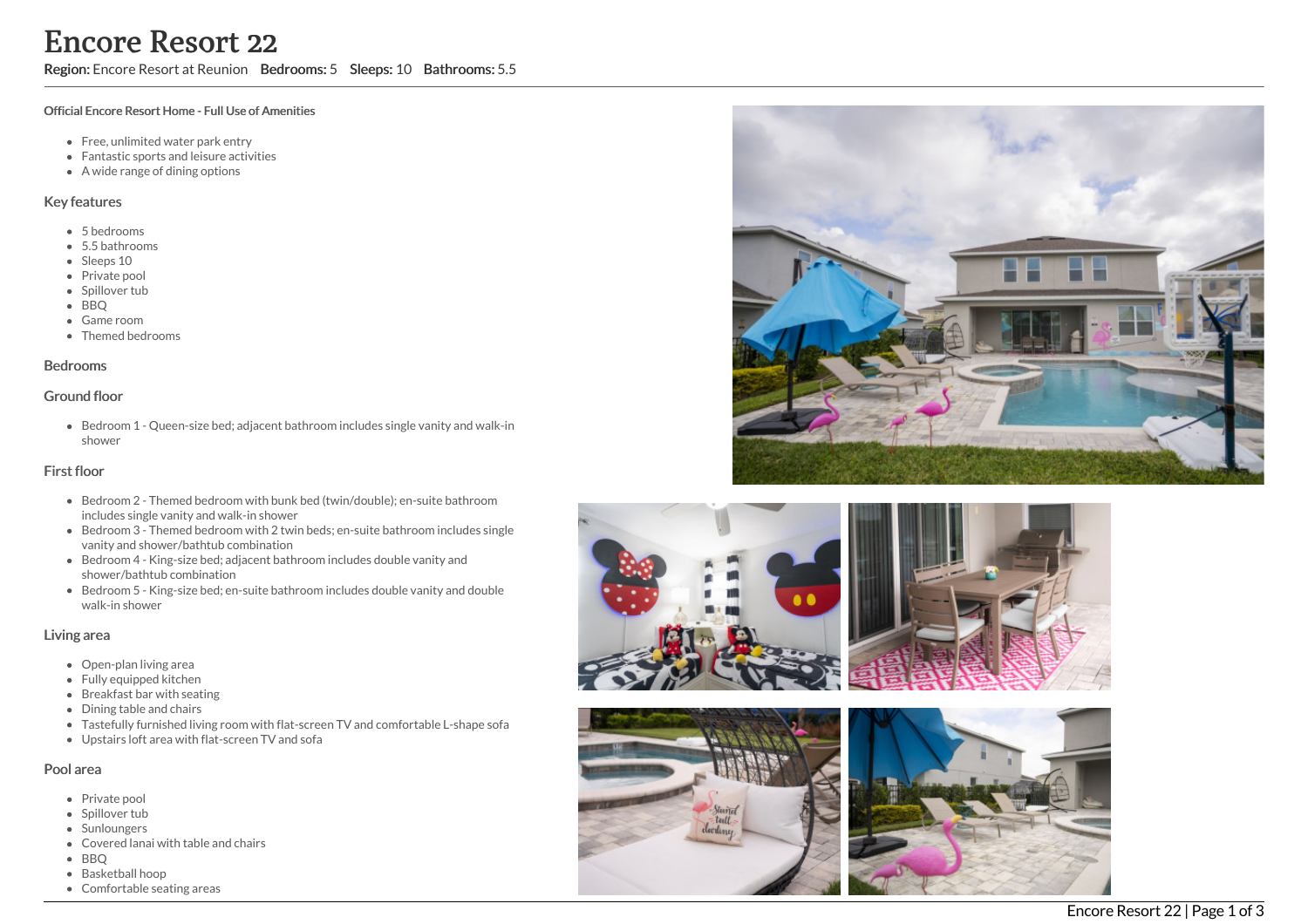## Home entertainment

- Flat-screen TVs in living area and all bedrooms
- Game room includes air hockey, ping-pong table and mutli arcade video game

## General

- Air conditioning throughout
- Complimentary wifi
- Bedding and towels included
- Private parking

## Laundry room

- Washer and dryer
- $\bullet$  Iron and ironing board

# Children's equipment available for hire

- Crib
- Stroller
- High chair
- Pack and play

# Places of interest

- Golf courses 4 miles
- Supermarket 2 miles
- $\bullet$  Shopping mall 4 miles
- Disney World 7 miles
- Seaworld 14 miles
- Universal Studios 20 miles
- Legoland 30 miles
- Airport 26 miles
- Beaches 75 miles